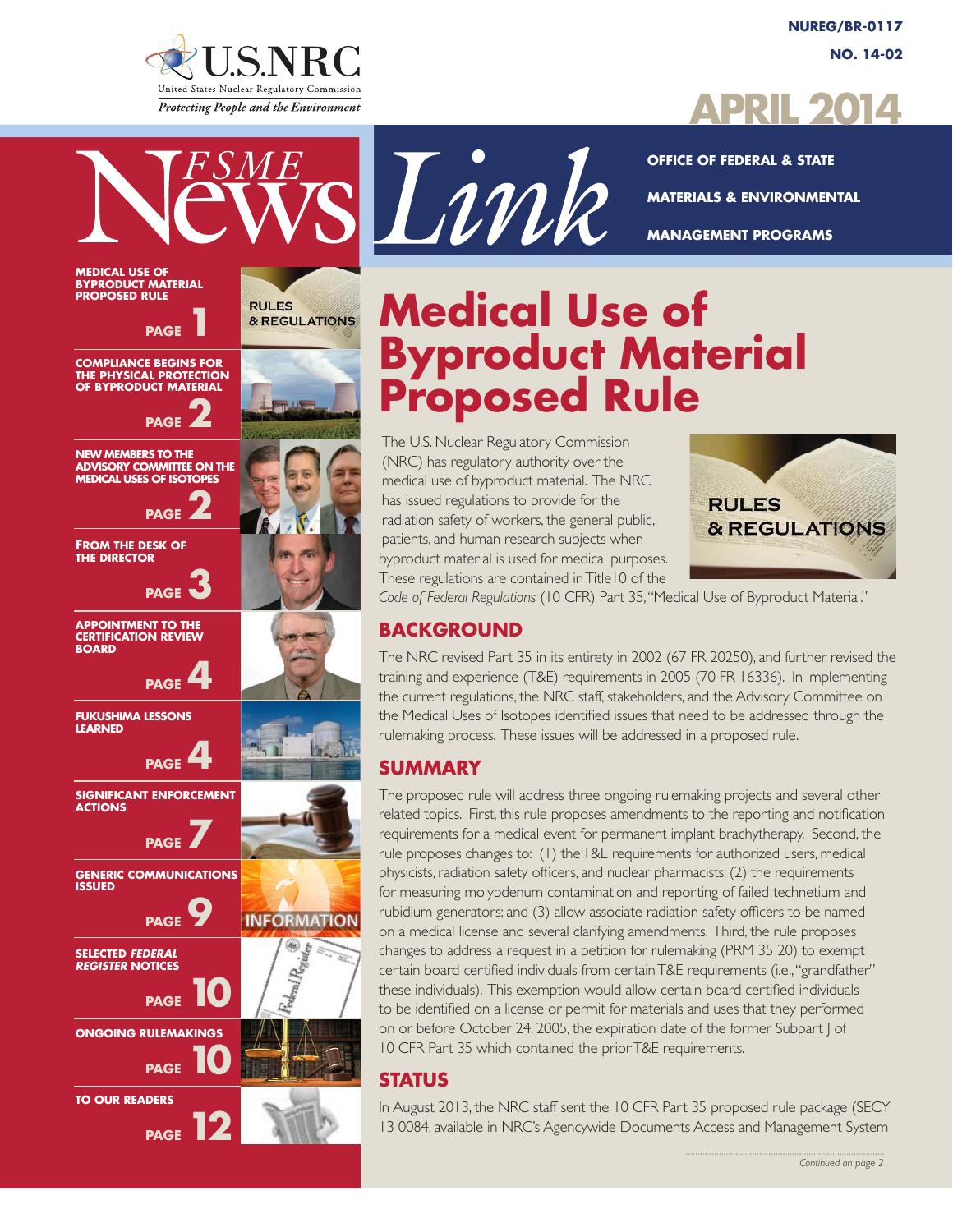

(ADAMS) Accession No. ML13178A124) to the Commission for review and approval to publish the proposed rule in the Federal Register for public comment. In a staff requirements memorandum (SRM) dated January 6, 2014, the Commission approved publication of the proposed rule, subject to some changes, as noted in the SRM (ADAMS Accession No. ML14007A044).

After the NRC staff incorporates the Commission directed changes, the proposed rule will be published in the ederal Register for a 120 day comment period. Concurrent with the publication of the proposed rule, the draft guidance conforming to the proposed rulemaking will also be available for public comment. The NRC is anticipating publication of the proposed rule and the conforming draft guidance for public comment in mid May 2014.

(Contact: Neelam Bhalla, FSME, 301-415-6843, or Neelam.Bhalla@nrc.gov, or, Edward Lohr, FSME, 301-415-0253, Edward.Lohr@nrc.gov)



### **COMPLIANCE BEGINS FOR THE PHYSICAL PROTECTION OF BYPRODUCT MATERIAL**

On March 19, 2013, the NRC published a final rule that added a new part—Part 37, "Physical Protection of Category 1 and Category 2 Quantities of Radioactive Material"—to the NRC regulations in 10 CFR and made conforming changes to other regulations. The new requirements establish security requirements for the most risk significant radioactive materials, based on their quantities (i.e., category 1 quantities or category 2 quantities of these radioactive materials as determined in Appendix A, "General Provisions," to 10 CFR Part 37). The new rule became effective on May 20, 2013, and required compliance by NRC licensees by March 19, 2014, one year after publication. The NRC issued Regulatory Issue Summary (RIS) 2014 03, "Notice of 10 CFR Part 37 Implementation Deadline for NRC Licensees" (ADAMS Accession No. ML14052A157), to provide information to assist licensees in their compliance with the new requirements. Agreement States have until March 19, 2016, to issue compatible requirements for their licensees.

For more information on 10 CFR Part 37, please visit http://www.nrc.gov/security/byproduct/10 cfr part 37.html. The NRC welcomes comments and questions from anyone interested in the new regulations and their implementation. You can use the dedicated e-mail resource Part37.Resource@nrc.gov to ask questions and provide comments to the NRC regarding 10 CFR Part 37 and its implementation.

(Contact: Paul Goldberg, FSME, 301-415-7842, or Paul.Goldberg@nrc.gov)



*(from left to right: Dr. Philip Alderson, Dr. Vasken Dilsizian, and Mr. Francis Costello)*

### **NEW MEMBERS TO THE ADVISORY COMMITTEE ON THE MEDICAL USES OF ISOTOPES**

The Acting Director of FSME, in consultation with the Commission, has selected three new members to the Advisory Committee on the Medical Uses of Isotopes (ACMUI). The new members are Dr. Philip Alderson, Dr. Vasken Dilsizian, and Mr. Francis Costello. These individuals will fill the existing vacancies on the ACMUI for the positions of the

Health Care Administrator, Nuclear Cardiologist, and Agreement State Representative, respectively. The appointments are for 4 years.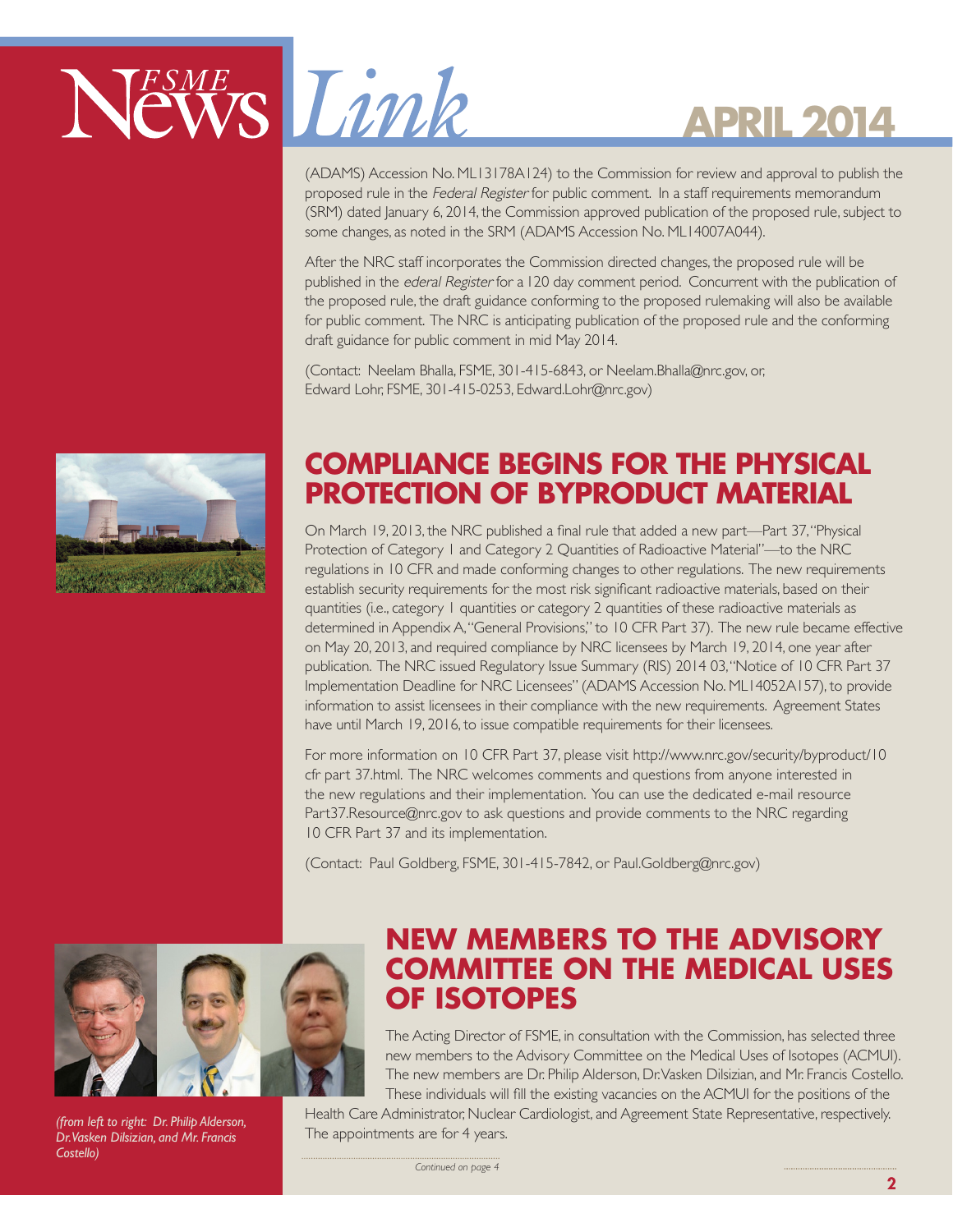

### **FROM THE DESK OF THE DIRECTOR**

OFSME understands that interacting with our external stakeholders is one of the cornerstones of what makes a National Materials Program work. Recently, I reviewed a list of our external meetings and conferences. I was pleasantly surprised by not only the extensive list, but also by the level of involvement and interactions between the States and the NRC. The importance of these meetings is not lost on the NRC's senior leaders, as Chairman Allison M. Macfarlane, Commissioner William C. Ostendorff, and Deputy Executive Director of Operations (EDO) Michael F. Weber have participated in or are scheduled to participate in significant materials meetings and conferences.

The NRC continues to change and adapt to the shifting demands of our budgetary and regulatory framework, and FSME is no exception. Over the past year, FSME and the Office of Nuclear Materials Safety and Safeguards (NMSS) established a working group to evaluate a potential merge of offices. After careful consideration of the working group's recommendation and additional information provided by the staff, we have recommended to the EDO and the Commission that NMSS and FSME merge. A Commission paper was prepared that included the reason for the proposed merger and a short discussion on the alternatives considered in arriving at the staff's recommendation. Should the Commission approve the staff's recommendation, we will continue to communicate with both internal and external stakeholders as we move forward with implementing the Commission's direction. (Note: The staff proposed merging the two offices beginning October 1, 2014).

The regulation of radioactive materials is accomplished nationally by the NRC and 37 Agreement States. Since the NRC discontinues its authority when it enters into an agreement with a State, each Agreement State establishes legislations and regulations to protect public health and safety within its borders. To ensure that the regulations of radioactive material are conducted in a consistent manner nationally, each Agreement State's regulations must be compatible with NRC regulations. Compatibility regulations require that some regulations are identical between the NRC and States, but it also allows the Agreement States flexibility with other regulations. Compatibility has been an important topic in FSME for the last several months—there has been discussion on the amount of flexibility that should be afforded the Agreement States due to three significant projects currently underway. Two significant amendments to NRC regulations with important compatibility implications that will impact Agreement States have been the subject of discussion and direction by the NRC Commission. In addition to 10 CFR Part 35, "Medical Use of Byproduct Material," regulations that cover the medical use of radioactive material, FSME is amending the

# **APRIL 2014**

NRC regulations for low level waste disposal (10 CFR Part 61, "Licensing Requirements for Land Disposal of Radioactive Waste") where all the Nation's low level waste disposal facilities are licensed and regulated by Agreement States. FSME staff is also preparing a Commission paper to propose the final version of the agency's policy statement on compatibility, a process that started in 2011. In the coming months, the topic of compatibility and the amount of flexibility provided to Agreement States will continue to be an important topic in FSME.

In March 2014, Part 37, "Physical Protection of Category 1 and Category 2 Quantities of Radioactive Material," became effective. This new rule codifies the orders that were put in place following 9/11. It is important to note that the rule also has some additional criteria that were gained from inspections and lessons learned. FSME recently issued a Regulatory Issue Summary (RIS 2014 03, "Notice of 10 CFR Part 37 Implementation Deadline for NRC Licensees") that highlighted this rule. I encourage you to distribute that RIS to your staff and licensees.

Also, in March 2014, we published the revised draft of the interim staff guidance (ISG) on "Evaluations of Uranium Recovery Facility Surveys of Radon and Radon Progeny in Air and Demonstrations of Compliance with 10 CFR 20.1301," for public comment. On April 2, 2014, a public meeting was held to discuss the revisions to the draft report and to solicit additional comments. Staff prepared the ISG on radon and radon progeny surveys and certain aspects of dose determinations for uranium recovery facilities to assist in evaluating compliance with the 10 CFR Part 20, "Standards for Protection against Radiation," public dose limit. The new revision to the draft was developed with the assistance of the many comments provided by all of our internal and external stakeholders. I trust that with the revised draft, and the additional comments you provided, we will be able to publish a final version in the near future that will assist us in dealing with this issue.

Radium is another topic of interest that I'd like to highlight. Recently, the Hunters Point Naval Shipyard (HPS) site in San Francisco, CA, has been of interest to the public. The Navy is the land owner and responsible for the cleanup of the HPS site under the Comprehensive Environmental Response, Compensation, and Liability Act (CERCLA, also known as the Superfund Act). However, the Navy uses various civilian contractors to perform aspects of remediation work at this site. The NRC's role at this site involves staying informed of the site's CERCLA activities and providing oversight to the Navy's contractors with NRC licenses. The NRC is drafting a Commission paper dealing with this topic. The paper will summarize the NRC's ongoing actions for what we expect to be a couple dozen military sites needing actions. Additionally, just as the Agreement States have wrestled with radium contamination at commercial sites, the NRC is expending effort to identify any potential additional sites that may need attention in NRC States.

I look forward to seeing many of you at the Conference of Radiation Control Program Directors (CRCPD) annual meeting in Atlanta this year.

Best wishes for some warmer spring weather!

Brian Holian, Acting Director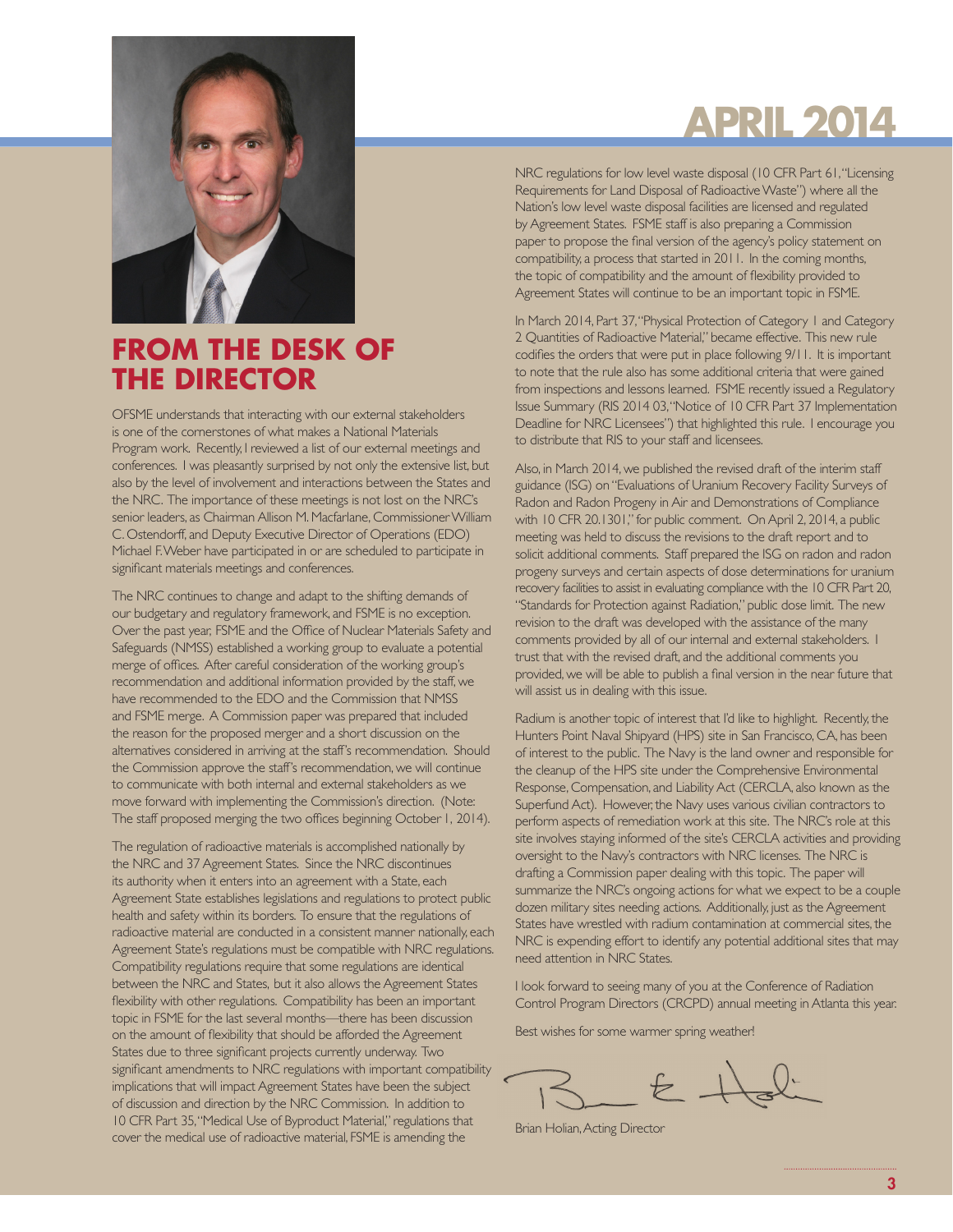

Dr. Alderson currently serves as Dean of the School of Medicine and as Vice President for Medical Affairs at Saint Louis University, located in St. Louis, MO.

Dr. Dilsizian currently serves as Chief of the Nuclear Medicine Division (PET Cardiovascular Imaging) at the University of Maryland Medical Center located in Baltimore, MD. He is also Professor of Radiology and Medicine at the University of Maryland School of Medicine, which is also located in Baltimore.

Mr. Costello is a Radiation Health Physicist with the Pennsylvania Bureau of Radiation Protection, located in Norristown, PA.

The ACMUI advises the NRC on policy and technical issues that arise in the regulation of the medical uses of radioactive material in diagnosis and therapy. The ACMUI membership includes health care professionals from various disciplines who comment on changes to NRC regulations and guidance; evaluate certain non routine uses of radioactive material; and bring key issues to the attention of the NRC staff for appropriate action. Additional information about the ACMUI can be found at http://www.nrc.gov/about nrc/regulatory/advisory/acmui.html.

(Contact: Sophie Holiday, FSME, 301-415-7865 or Sophie.Holiday@nrc.gov)

### **APPOINTMENT TO THE CERTIFICATION REVIEW BOARD**

DIn March 2014, Larry W. Camper, Director, Division of Waste Management and Environmental Protection of FSME, was appointed as a member of the Certification Review Board (CRB) for the Academy of Board Certified Environmental Professionals (ABCEP). The CRB is responsible for managing the ABCEP certification process. Members of the CRB represent many fields of professional effort (i.e., consulting, academia, private industry, government). The CRB is responsible for determining the qualifications of each applicant and grants or denies certification based upon the information provided. All CRB members are appointed by the ABCEP Board of Directors and must be certified by the ABCEP. As part of this process, Mr. Camper will serve as a member of a seven person team consisting of ABCEP certified professionals reviewing the credentials and application packages for individuals seeking certification by the ABCEP.

Mr. Camper was certified by the ABCEP in 2012 with a specialty in environmental assessment and he currently serves as the Chairman of the NRC National Environmental Policy Act Executive Steering Committee.

**The FSME staff congratulates Mr. Larry Camper on his new appointment!!!**

### **FUKUSHIMA LESSONS LEARNED**

### **Background**

On March 11, 2011, a 9.0 magnitude earthquake struck Japan and was followed by a 45 foot tsunami, resulting in extensive damage to the nuclear power reactors at the Fukushima Dai ichi facility.

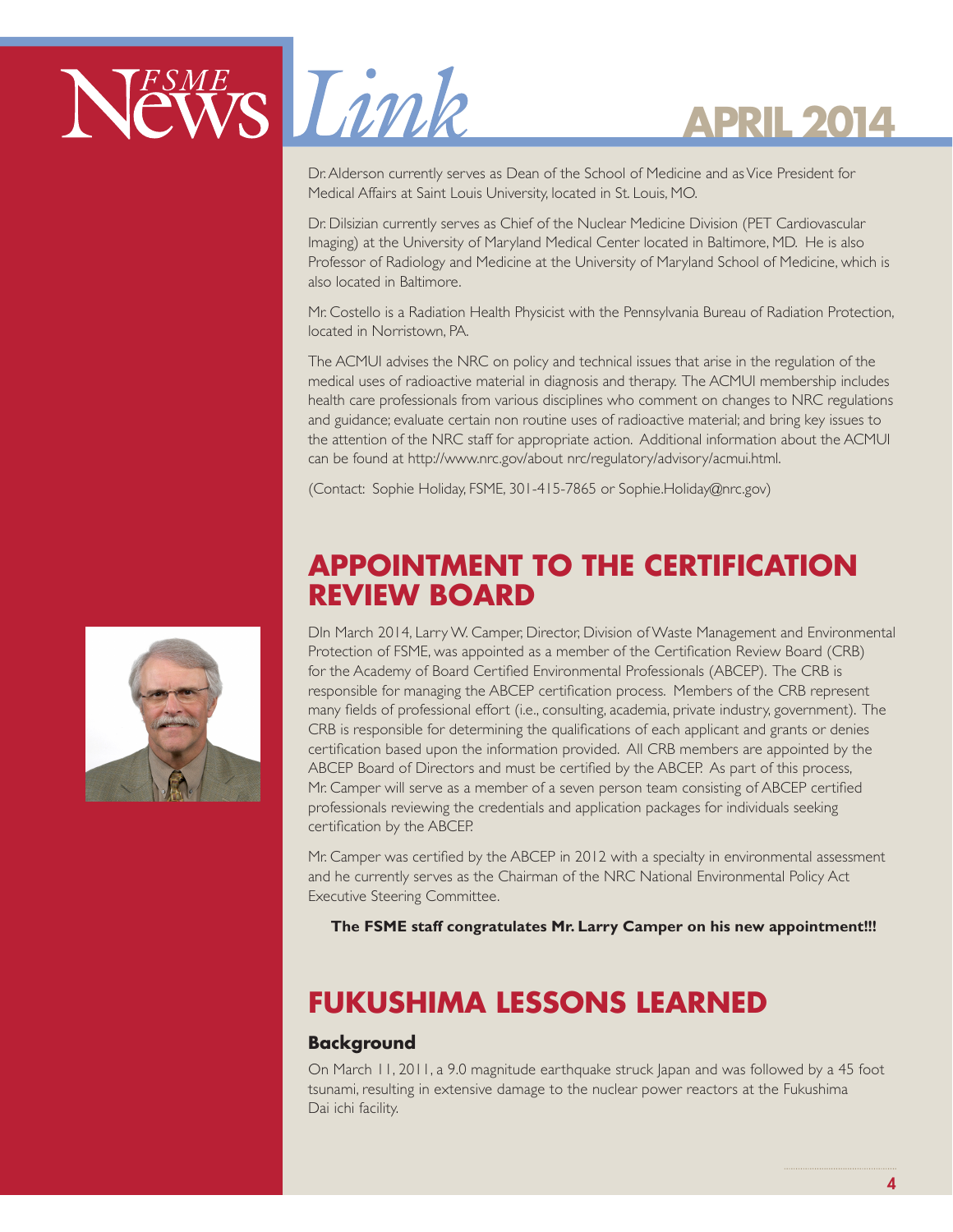





#### **What is NTTF?**

Following the Fukushima accident, the Commission directed staff to establish a Near Term Task Force (NTTF) to conduct a systematic and methodical review of NRC processes and regulations to determine whether the agency should make additional improvements to its regulatory system, and to make recommendations to the Commission for its policy development (tasking memorandum dated March 23, 2011). The NTTF conducted a review of insights from the Fukushima accident and developed near term recommendations described in a report entitled, "Recommendations for Enhancing Reactor Safety in the 21st Century," which was submitted to the Commission (SECY–11–0093, dated July 12, 2011). In brief, the NTTF developed 12 overarching recommendations, limited to radiological health and safety considerations for nuclear power reactors.

Recommendation 1 was the most significant overarching recommendation, which consisted of an overall recommendation, and four specific sub recommendations. This recommendation called for the establishment of a logical, systematic, and coherent regulatory framework for adequate protection that appropriately balances defense in depth and risk considerations. The NTTF sub recommendations were to:

- 1.1 Draft a Commission policy statement that articulates a risk informed defense in depth framework.
- 1.2 Initiate rulemaking to implement a risk informed, defense in depth framework consistent with the above recommended Commission policy statement.
- 1.3 Modify the Regulatory Analysis Guidelines to more effectively implement the defense in depth philosophy in balance with the current emphasis on risk based guidelines.
- 1.4 Evaluate the insights from the Individual Plant Examination (IPE), and Individual Plant Examination for External Event (IPEEE) efforts, to identify potential generic regulations or plant specific regulatory requirements.

The remaining overarching recommendations pertain to system design for seismic and flooding and strengthening station blackout mitigation, vent design in boiling water reactors facilities, and additional aspects of emergency planning enhancements.

#### **What is RMRF?**

In a memorandum dated February 11, 2011, the NRC Chairman created a Risk Management Task Force (RMTF) headed by Commissioner George Apostolakis. The task force was chartered to develop a strategic vision and options for adopting a more comprehensive and holistic risk informed performance based regulatory approach for reactors, materials, waste, fuel cycle, and transportation that would continue to ensure the safe and secure use of nuclear material. In April 2012, the RMTF issued NUREG–2150, "A Proposed Risk Management Regulatory Framework (RMRF)." NUREG–2150 addressed agency mission, objective, risk management goal, and a decision making process in consideration of RMTF findings. More importantly, NUREG–2150 proposed over 50 recommendations for all NRC programs or business lines. Considering FSME programs, a total of 11 recommendations were proposed including 5 recommendations for materials uses; 3 recommendations for low-level waste, and 3 recommendations for uranium recovery program. The task force did not propose any recommendations for decommissioning.

### **What is the relationship between NTTF and RMRF?**

The Commission linked the timeframe for developing an RMRF paper on policy statement within 6 months of issuing the SRM on NTTF Recommendation 1. In addition, the RMRF proposed framework for agency mission, objective, risk management goal, as well as



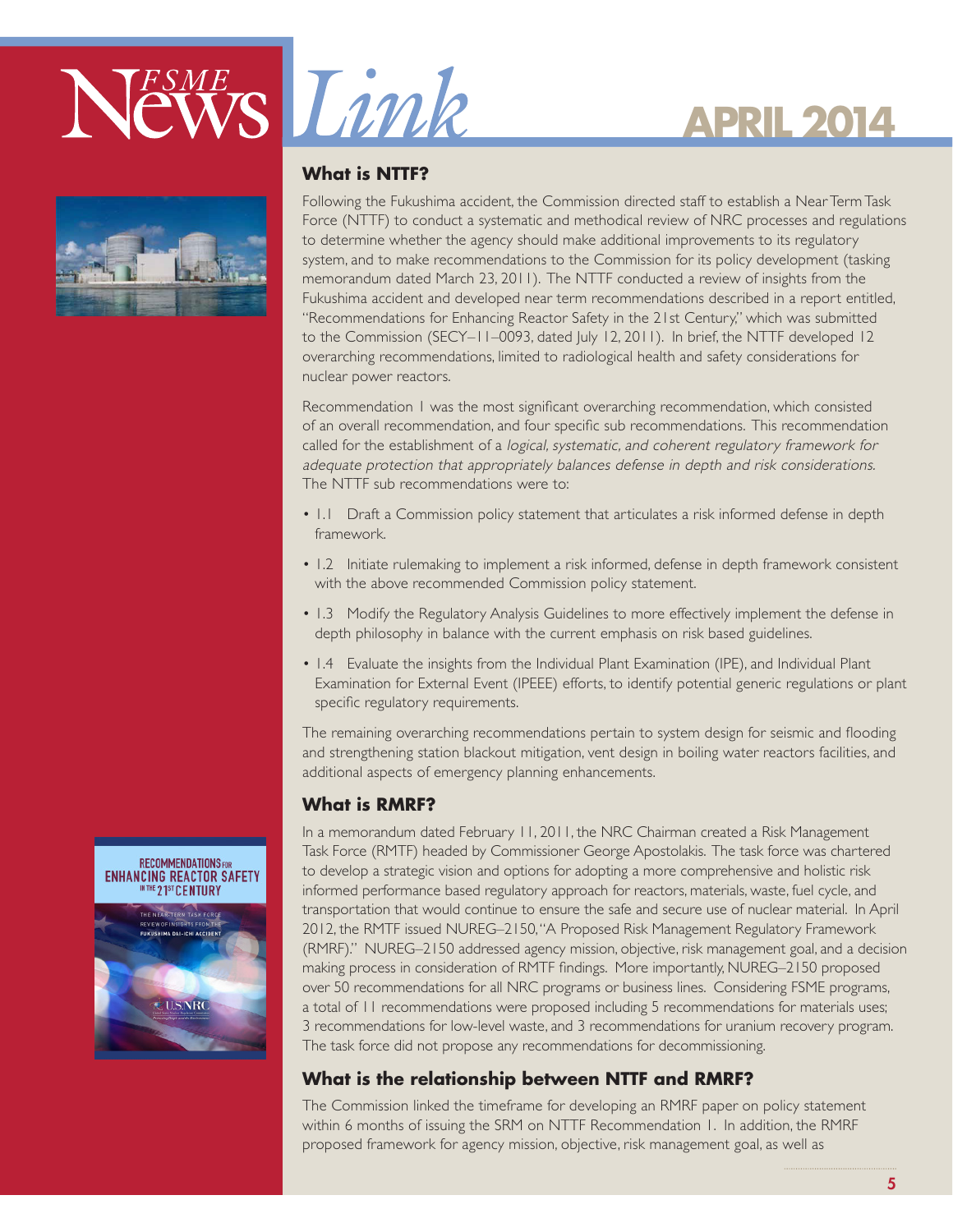

several recommendations are similar to NTTF Recommendation 1 and its subrecommendations. For example, defense-in-depth concept is a common feature among NTTF and RMRF recommendations.

### **Why and how is FSME involved in NTTF and RMRF activities, and what is the potential future impact on FSME programs/business lines?**

The NTTF Recommendation 1 and its sub recommendations apply to all NRC programs including FSME. Further, certain recommendations regarding safety and security apply to material uses and other FSME business lines. FSME is also involved in addressing material safety and security to ensure depth of analysis of potential incidents or accidents, including use of the defense-in-depth concept in equipment design, operational activities including human factors, as well as analysis of lessons learned based on NRC and international experience gained in licensing and control of radioactive material uses. Currently, FSME is also participating in Japan Lessons Learned Project Directorate (JLD) reviews, addressing lessons learned and potential needs for additional features to enhance safety and security.

 With regard to RMRF, FSME staff participates in all RMRF work group (RMRF WG) activities focusing on development of a conceptual policy statement and addressing issues pertaining to FSME NUREG–1250 eleven recommendations. The FSME Deputy Office Director is continually involved in the RMRF Executive Steering Committee (ESC) meetings and discussion of implementation and stakeholder feedback issues. FSME staff also coordinates with Agreement States Liaison Officers to keep Agreement States informed of the ongoing RMRF activities, public meetings, and progress made on development of a policy statement.

### **Updates:**

#### **NTTF:**

- FSME staff provided a summary of key activities to JLD that may be related to the ongoing JLD reviews such as regulations and/or regulatory guides that may need to be looked at in the context of JLD review activities.
- On June 14, 2012, the NRC Chairman issued a tasking memorandum entitled, "Evaluating Options Proposed for a More Holistic Risk Informed, Performance Based Regulatory Approach."
- NTTF WG developed a detailed paper addressing staff recommendations for disposition of Recommendation 1 of the NTTF (SECY–13–0132, December 6, 2013).
- NTTF WG briefed the Commission on approaches for disposition of NTTF Recommendation | (January 10, 2014).
- NTTF WG is awaiting Commission decision regarding options for disposition of Recommendation 1.

#### **RMRF:**

• FSME staff participated in RMRF WG meetings and contributed to development of a conceptual policy statement briefly addressing RMRF recommendations applicable to FSME business lines.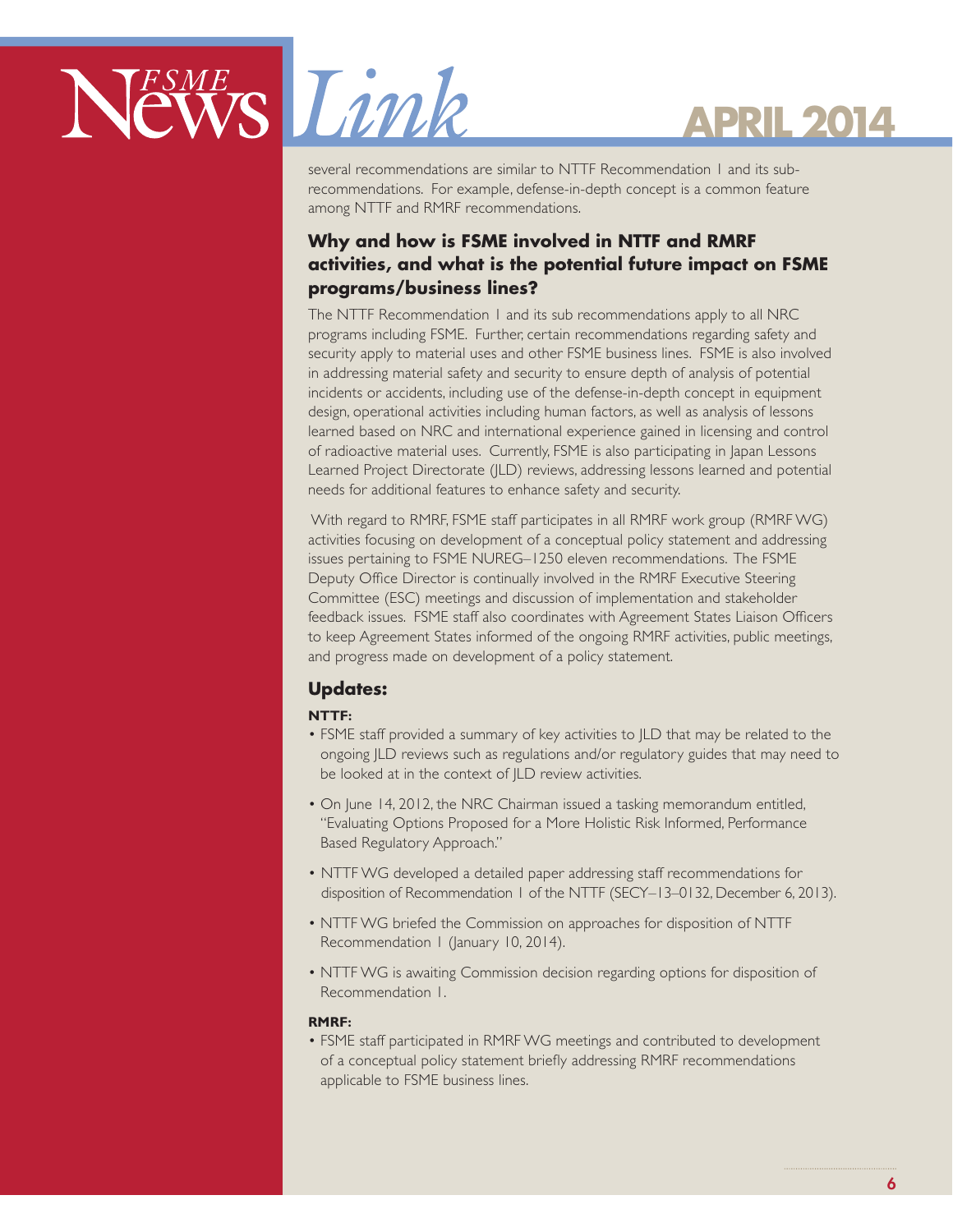# NEWS Limk

# **APRIL 2014**

- RMRF developed a draft policy statement on July 12, 2013 and FSME staff provided a comment report (ADAMS Numbers ML13210A180 and ML13210A214) on the July 2013. FSME comments focused on format, content, and issues pertaining to implementation as applicable to its business lines.
- RMRF WG conducted a public meeting on July 30, 2013, to discuss NUREG–2150 recommendations and how to address such recommendations.
- RMRF conducted a meeting, open to the public, with ACRS for discussion of NUREG–2150 recommendations, conceptual policy statement, and alternative approaches to disposition of NUREG–2150 recommendations.
- RMRF WG re directed its activity to develop a white paper addressing a conceptual RMRF policy statement and soliciting public comments.
- On November 25, 2013, the (NRC published, "Conceptual Example of a Proposed Risk Management Regulatory Framework Policy Statement," in the Federal Register (FRN) and requested public comments (78 FR 70354; November 25, 2013); and a white paper on the topic (ADAMS No. ML13273A5179).
- The original FRN provided a closing date of January 10, 2014, for the public review and comment period. The NRC extended the closing date for public comments until February 28, 2014. In addition, a public meeting on this topic was conducted on January 30, 2014, at NRC Headquarters in Rockville, Maryland.
- Currently, NRC staff is reviewing and addressing in detail public comments and comments submitted by NRC offices.
- The timeframe for developing and submitting an RMRF policy statement to the Commission is six months from the date of issuance of Commission SRM on disposition of NTTF Recommendation 1 (see NTTF status above).

(Contact: Boby Abu Eid, FSME, 301-415-5811 or Boby.abu-Eid@nrc.gov)

### **SIGNIFICANT ENFORCEMENT ACTIONS**

The NRC issued significant actions for failure to comply with a regulation.

### **Canberra Industries, Inc. (EA–13–184)**

On November 1, 2013, the NRC issued a Notice of Violation to Canberra Industries, Inc., (Canberra) for a Severity Level III violation. The violation involved the licensee's failure to secure from unauthorized removal or access licensed materials that are stored in controlled or unrestricted areas as required by 10 CFR 20.1801, "Security of Stored Material." Specifically, Canberra stored an americium 241/ beryllium source in a locked calibration room in which there was a pass through window to an unlocked outer room that was open and accessible. Also, the source was inside a shielded drum that was not secured to the floor and the motorized device that is used to expose the source could have been operated by unauthorized individuals through an unlocked switch located in the outer room.

### **ADCO Services, Inc. (EA–13–131)**

On October 30, 2013, the NRC issued a Notice of Violation to ADCO Services, Inc., for a Severity Level III violation. The violation involved the failure to have an individual specifically named on the

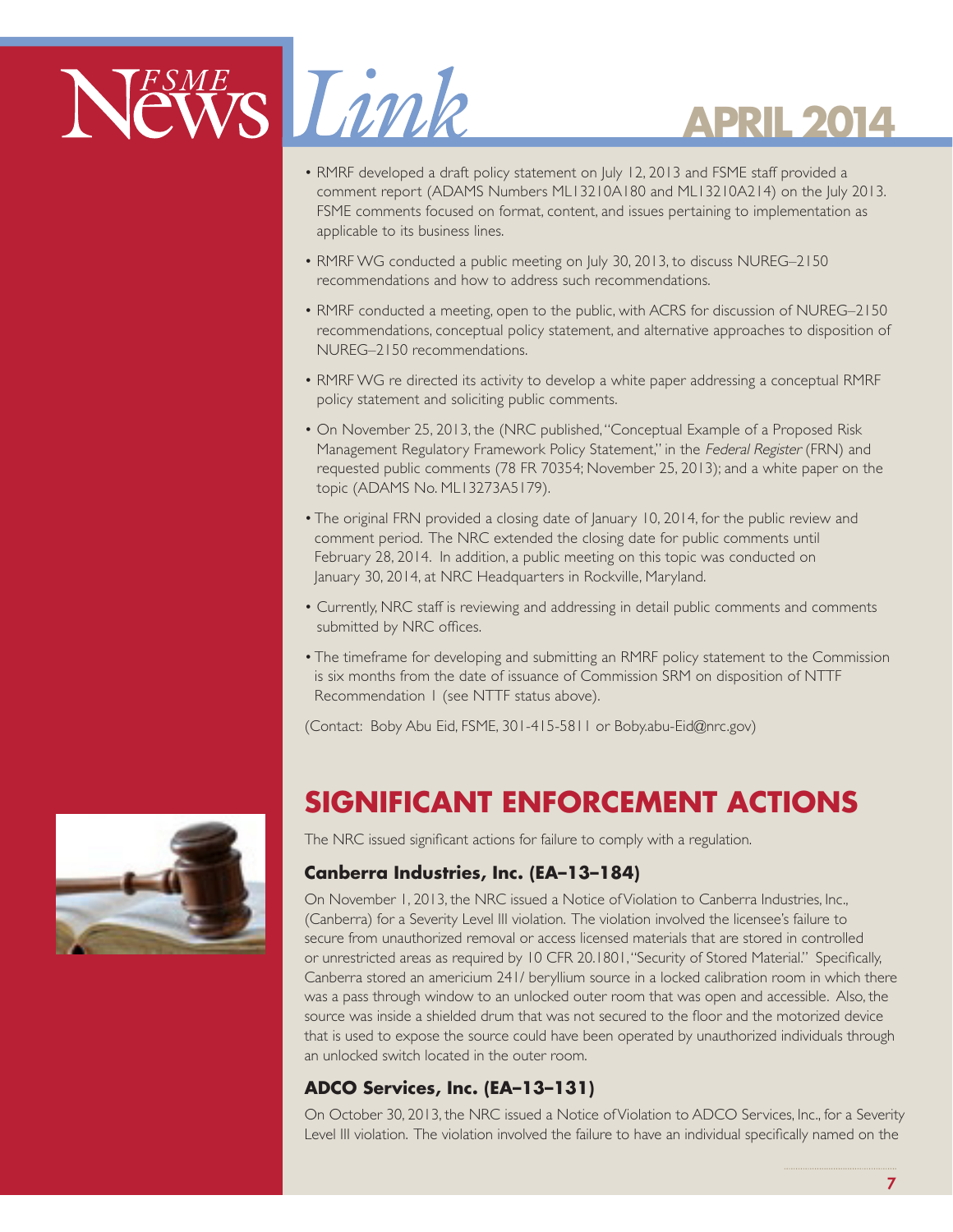

license to fulfill the duties of the radiation safety officer (RSO) as required by License Condition 11.A of the NRC License. Specifically, the RSO left the company on June 30, 2012, and the licensee did not hire a new qualified RSO. Also, the company did not submit an amendment request to the NRC until February 1, 2013.

### **Nordlund and Associates (EA–13–053)**

On June 27, 2013, the NRC issued a Notice of Violation to Nordlund and Associates for Severity Level III violations. One of the violations involved the failure of Nordlund to confine possession and use of byproduct materials to the locations and purposes authorized by the license as required by 10 CFR 30.3(c)(2), "Activities Requiring License," and 10 CFR 30.34(c), "Terms and Conditions of Licenses." From August 7, 2009, to April 3, 2013, the licensee possessed four radium 226 gauges that were not on its NRC license and used one of these gauges for density measurements at a temporary job site on July 3 and 5, 2012. The licensee was not authorized to possess the gauges and did not submit a license amendment until February 19, 2013, which is more than 6 months from the waiver expiration date. The second violation involved the failure of the company to use a minimum of two independent physical controls that form tangible barriers to secure portable gauges from unauthorized removal, whenever portable gauges are not under the control and constant surveillance of the licensee as required by 10 CFR 30.34(i). Even while the radium gauges were locked within the shed, the company did not have a second physical barrier to prevent their removal. Another violation involved the failure of Nordlund to conduct operations so that the dose in any unrestricted area from external sources would not exceed 2 millirem in any one hour as required by 10 CFR 20.1301(a)(2), "Dose Limits for Individual Members of the Public." Specifically, as of January 16, 2013, the licensee stored its radium gauges in an outdoor shed in an unrestricted area in a manner would result in a dose of approximately 4.5 millirem per hour external to the shed.

### **MEDICAL**

### **Centro de Medicina Nuclear (EA–13–059)**

On November 5, 2013, the NRC issued a Notice of Violation and Proposed Imposition of Civil Penalty in the amount of \$7,000 to Centro de Medicina Nuclear (CDM) for a Severity Level III violation. The violation involved the failure of CDM to comply with an order issued on August 7, 2012, after CDM failed to pay the NRC licensing fee. Specifically, as of November 5, 2013, CDM had not submitted an answer to the order, paid the license fee, or submitted the required written report regarding the amount, condition, and status of its licensed material by August 27, 2012; or begun decommissioning its site by October 26, 2012.

### **Jackson Cardiology Associates, P.C. (EA–13–134)**

On October 30, 2013, the NRC issued a Notice of Violation and Proposed Imposition of Civil Penalty in the amount of \$3,500 to Jackson Cardiology Associates, P.C. (Jackson), for a Severity Level III problem involving two violations. The first violation involved the failure of Jackson to supply and require the use of individual monitoring devices by adults likely to receive a dose in excess of 10 percent of the limits in 10 CFR 20.1201(a), "Occupational Dose Limits for Adults," as required by 10 CFR 20.1502(a)(1), "Conditions Requiring Individual Monitoring of External and Internal Occupational Dose." The second violation involved the failure of Jackson to ensure that information provided to the NRC was complete and accurate in all material



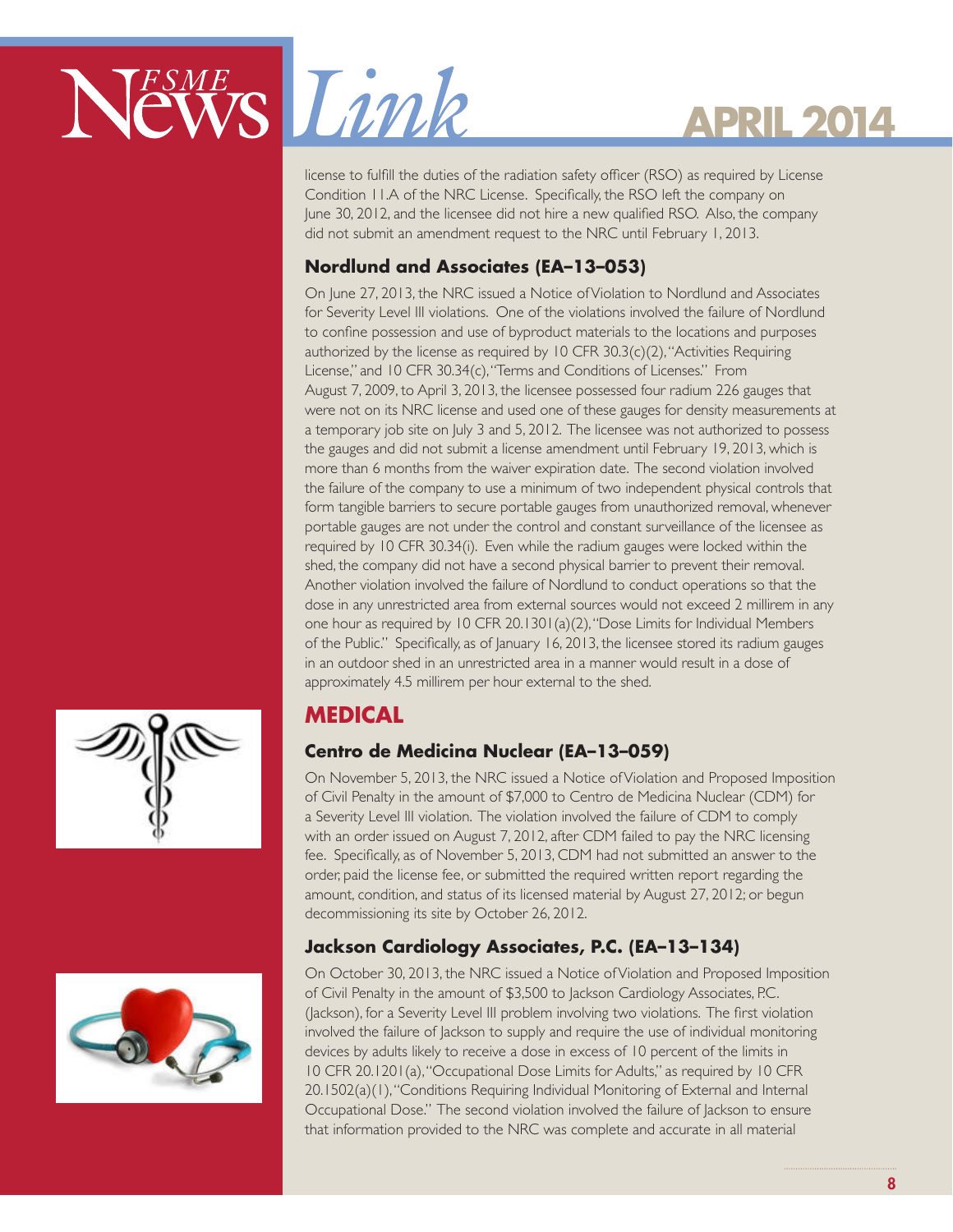

respects as required by 10 CFR 30.9, "Completeness and Accuracy of Information." Specifically, on August 20, 2012, a nuclear medicine technologist informed an NRC inspector that dosimetry had been left at home although it had been misplaced at the end of June 2012. The technologist neglected to inform the inspector that payments were not made to the vendor to continue the contract nor were the services of a replacement vendor obtained.

Information about the NRC's enforcement program can be accessed at http://www.nrc.gov/ about nrc/regulatory/enforcement/current.html. Documents related to cases can be accessed through ADAMS at http://www.nrc.gov/reading rm/adams.html. Help in using ADAMS is available by contacting the NRC Public Document Room staff at 301-415-4737 or 1-800-397-4209 or by sending an e-mail to PDR.Resource@nrc.gov.

(Contact: Michele Burgess, FSME, 301-415-5868 or Michele.Burgess@nrc.gov)



### **GENERIC COMMUNICATIONS ISSUED**

The following are summaries of NRC generic communications issued by FSME. If any of these documents appears relevant to your needs and you have not received it, please call one of the technical contacts listed below. The Web address for the NRC library of generic communications is http://www.nrc.gov/reading rm/doc collections/gen comm.

### **Information Notice**

The NRC issued an Information Notice (IN) to addressees to provide significant recently identified information about safety, safeguards, or environmental issues. Addressees are expected to review the information for applicability to their facilities and consider actions, as appropriate, to avoid similar problems.

On November 15, 2013, the NRC issued IN 2013–22, "Recent Licensing Submittals Containing Personally Identifiable Information." The IN was issued to remind licensees to refrain from submitting personally identifiable information (PII) in licensing applications and other correspondence when the PII is not necessary to support NRC review of the submitted information. (Contact: Katie Wagner, FSME, 301-415-6202, or Katie.Wagner@nrc.gov)

### **Regulatory Issue Summary**

The NRC provides a regulatory issue summary (RIS) as an informational document used to communicate with the nuclear industry on a broad spectrum of matters.

On March 13, 2014, the NRC issued RIS 2014–03, "Notice of 10 CFR Part 37 Implementation Deadline for NRC Licensees." This RIS was issued to remind licensees required to implement the new 10 CFR Part 37, "Physical Protection of Category 1 and Category 2 Quantities of Radioactive Material" that the compliance date of this rule is March 19, 2014, and to identify sources of reference information available to assist in compliance.

On January 10, 2014, the NRC issued RIS 2014–01, "Regulatory Requirements for Withholding of Proprietary Information from Public Disclosure." This RIS was issued to inform addressees how to request withholding of proprietary information from public disclosure under 10 CFR 2.390(b), "Public Inspections, Exemptions, Requests for Withholding," and how to submit proprietary information to the NRC.

(Contact: Hector Rodriguez Luccioni, FSME, 301-415-6004 or Hector.Rodriguez Luccioni@nrc.gov)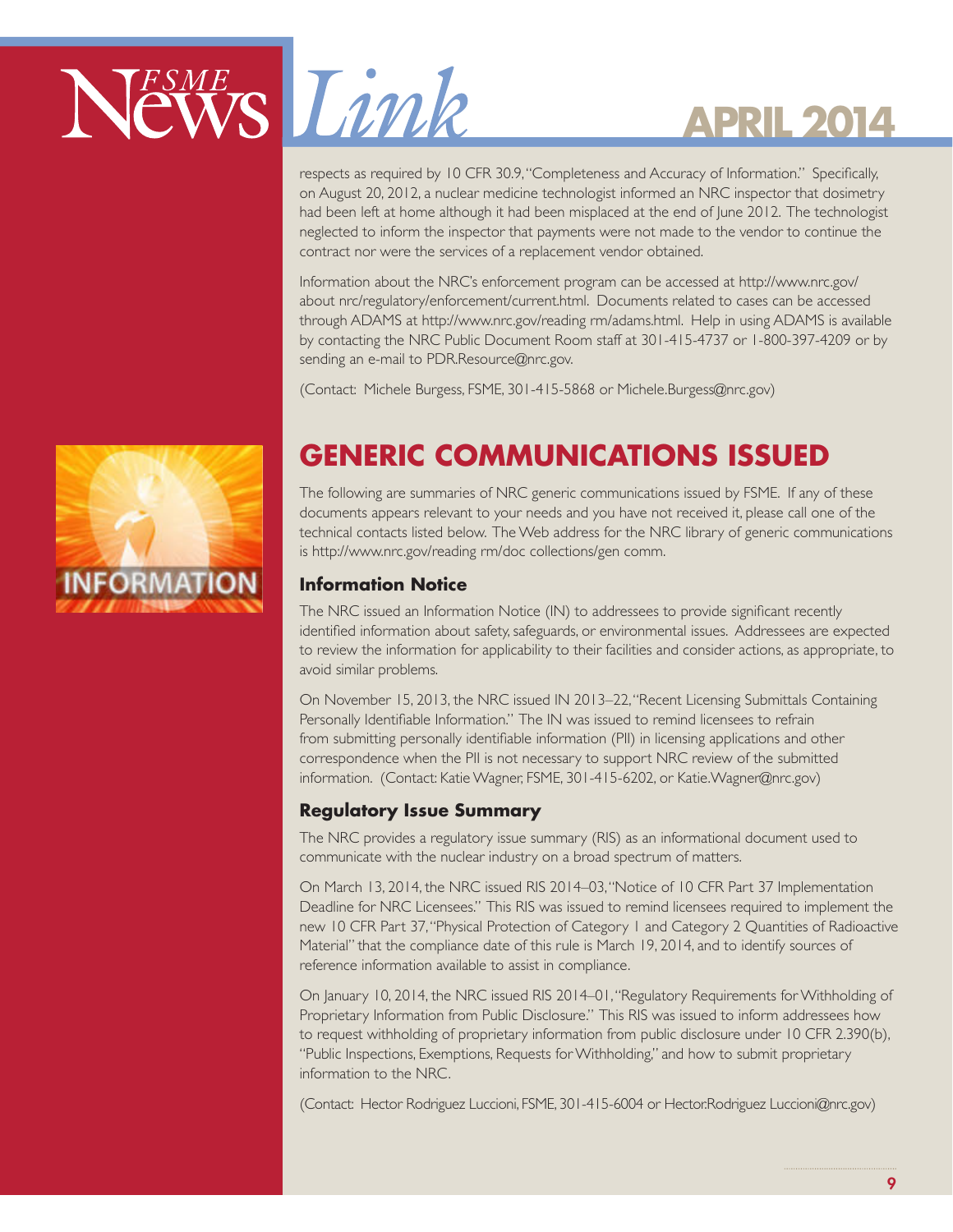



### **SELECTED FEDERAL REGISTER NOTICES**

#### **January 16, 2014**

#### *79 FR 2907 Consumer Product Policy Statement (Policy Statement; Revision)*

Summary: The NRC is updating its policy statement on products intended for use by the general public (consumer products). The update reflects the NRC's current approach to radiation protection, legislation that has been enacted since the policy was published in 1965, and subsequent approaches taken in the NRC's regulatory framework for exemptions.

Contact: Shirley Xu, FSME, 301-415-7640 or Shirley.Xu@nrc.gov.



### **ONGOING RULEMAKINGS**

| <b>PROPOSED RULES</b><br>$10$ CFR Part $61$ – Low–<br>The proposed rule would revise<br>10 CFR Part 61 to require LLRW<br>Level Radioactive Waste<br>(LLRW) Disposal<br>disposal licensees and license<br>applicants to conduct updated and<br>new site specific analyses and to<br>permit the development of criteria                                                             | The rulemaking package<br>(SECY-13-0075 dated<br>July 18, 2013) was sent to<br>the NRC Commission                                                                                                                                                                                                                               |
|------------------------------------------------------------------------------------------------------------------------------------------------------------------------------------------------------------------------------------------------------------------------------------------------------------------------------------------------------------------------------------|---------------------------------------------------------------------------------------------------------------------------------------------------------------------------------------------------------------------------------------------------------------------------------------------------------------------------------|
|                                                                                                                                                                                                                                                                                                                                                                                    |                                                                                                                                                                                                                                                                                                                                 |
| for future LLRW acceptance based<br>on the results of these analyses.                                                                                                                                                                                                                                                                                                              | for review. The SRM was<br>issued February 12, 2014.<br>A revised proposed rule is<br>due to SECY in 12 months<br>(February 2015).                                                                                                                                                                                              |
| $10$ CFR Part 35 $-$<br>The proposed rule would amend the<br>Medical Use of Byproduct<br>reporting and notification require-<br>Material - Medical event<br>ments for a medical event, training<br>and experience requirements, and<br>Definitions, Training and<br>Experience and Clarifying<br>changes to address a request filed in<br>Amendments<br>a petition for rulemaking. | The rulemaking package<br>(SECY-13-0084, dated<br>August 8, 2013 was<br>sent to the NRC<br>Commission for review.<br>On January 6, 2014, the<br>SRM was issued approving<br>the proposed rule with<br>some modest changes.<br>The proposed and draft<br>guidance will likely be<br>published for public<br>comment in May 2014. |

### **FINAL RULE**

10 CFR Part 71 – Compatibility with Transportation Standards The rule would amend the transportation safety requirements in 10 CFR Part 71 to make changes to the NRC regulations for the packaging and transportation of radioactive material. 28988). A final rule will

The NRC published the proposed rule in the Federal Register on May 16, 2013 (78 FR likely be sent the Commission in September 2014.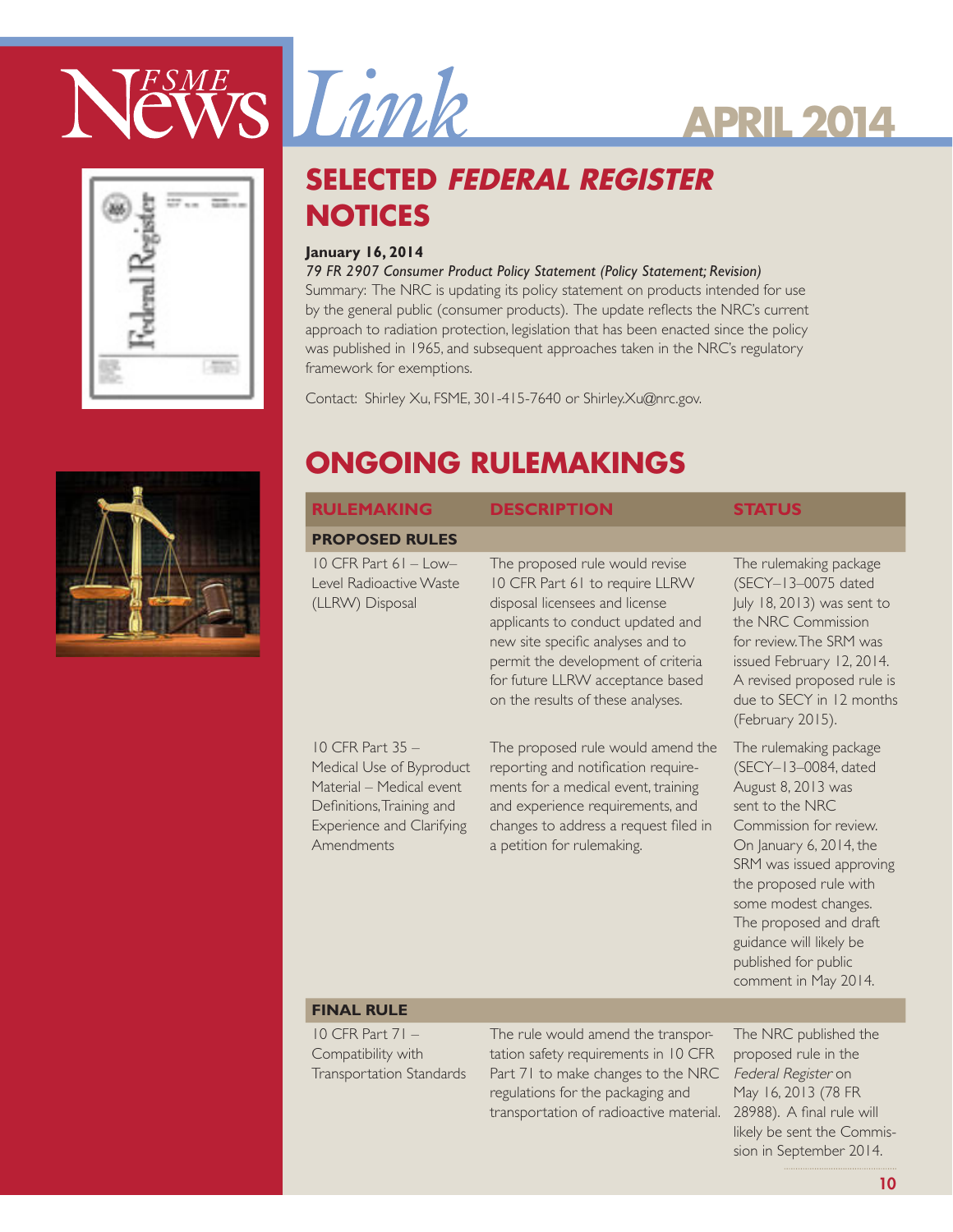

#### **DIRECT FINAL RULE**

10 CFR Part 70 – Appendix A Direct Final Rule, Reportable Safety Events

The direct final rule and companion proposed rule would modify the event reporting requirements In Part 70, Appendix A.

The Commission approved staff to move forward with rulemaking (COMSE-CY–13 –0005). The direct final rule and companion proposed rule may be published for public comment in October 2014.

10 CFR Part 73 – Safeguard Information – Modified Handling (SGI–M) Categorization Change for Materials **Facilities** 

The direct final rule and companion proposed rule would remove the SGI M designation of the security related information for large irradiators, M&D licensees, and for any licensee that transports category 1 quantities of radioactive material or transports small quantities of irradiated reactor fuel that weighs 100 grams or less in net weight of irradiated fuel. The security related information for these facilities and transportation will be protected under the requirements of the new 10 CFR Part 37, "Physical Protection of Category 1 and Category 2 Quantities of Radioactive Material."

The staff sent the Commission a rulemaking package on April 24, 2013 (SECY–13–0045), which the Commission approved. The SRM was issued on August 12, 2013.

The direct final rule and companion proposed rule will likely be published for public comment in June 2014.

#### **PETITIONS**

| $PRM-72-7$ - NEI Petition $-$<br>CoC Format and Content | The petition, submitted by Anthony<br>Pietrangelo, on behalf of the Nuclear<br>Energy Institute, requested that the NRC<br>amend its 10 CFR Part 72 regulations<br>to add a new rule governing spent<br>nuclear fuel storage cask Certificate<br>of Compliance (CoC) format and<br>content, extend the applicability of<br>the backfit rule to CoCs, and make<br>other changes. The petitioner raised<br>six issues to improve the efficiency of<br>the licensing and oversight of spent<br>fuel dry cask storage. | The receipt and request of<br>the petition was published<br>in the Federal Register on<br>February 5, 2013 for<br>75-days of public<br>comments. |
|---------------------------------------------------------|--------------------------------------------------------------------------------------------------------------------------------------------------------------------------------------------------------------------------------------------------------------------------------------------------------------------------------------------------------------------------------------------------------------------------------------------------------------------------------------------------------------------|--------------------------------------------------------------------------------------------------------------------------------------------------|
| $PRM$ 32-8 - Campco<br>Petition                         | CampCo submitted a petition for<br>rulemaking (PRM 32 8) requesting<br>the NRC to amend regulations to<br>allow commercial distribution of<br>tritium markers.                                                                                                                                                                                                                                                                                                                                                     | The receipt and request of<br>the petition was published<br>in the Federal Register on<br>July 11, 2013, for 75 days<br>of public comments.      |